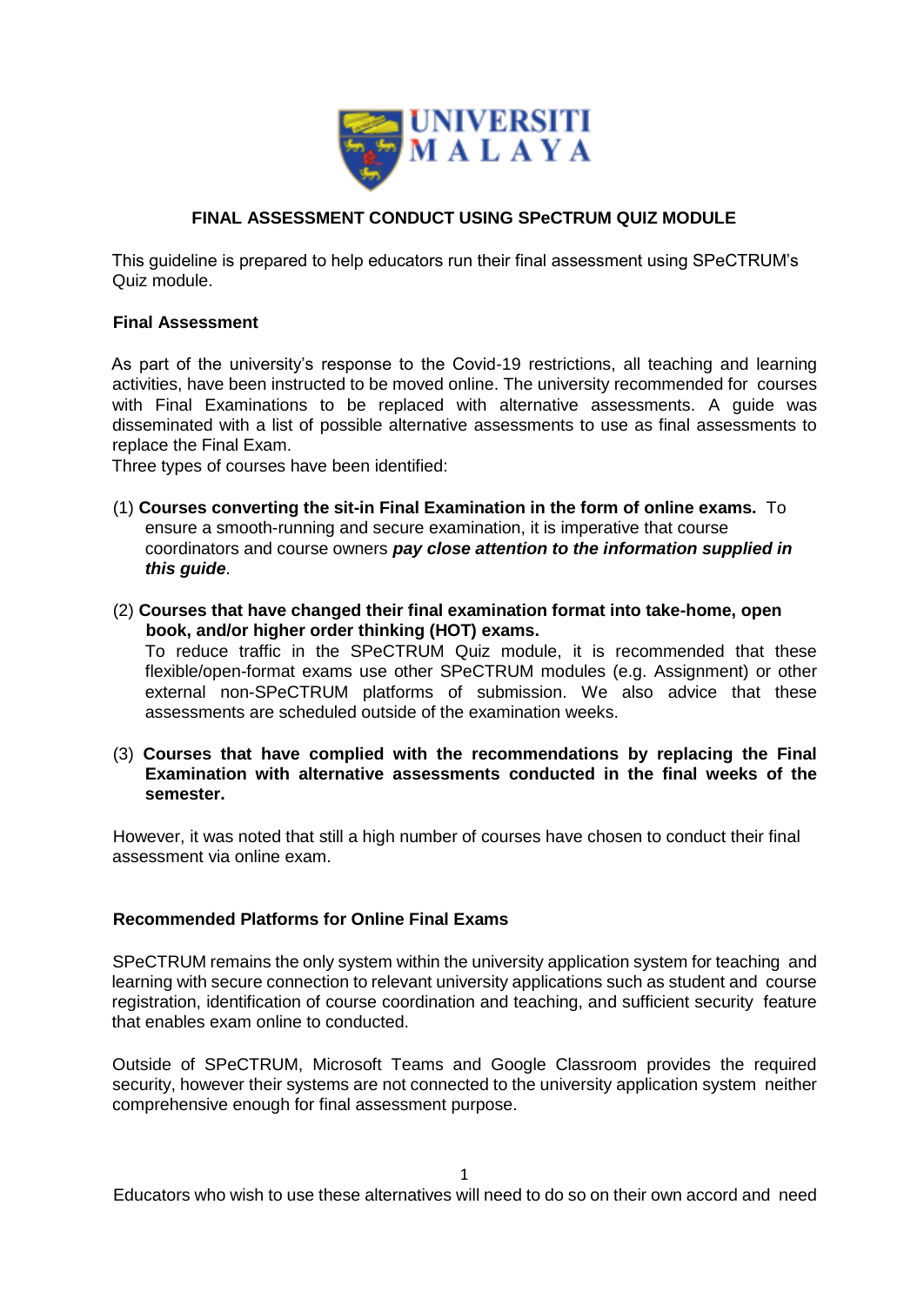to be able to satisfy both themselves and other stakeholders (faculty, department, students) on the viability and validity of the assessment that they conduct in these platforms.

The university is also looking at e-proctoring system that could be implemented to further provide better security and purpose-made secure assessment function. However, it is unlikely that such system could be procured and deployed within the timeframe of the semester's final examination period.

# **SPeCTRUM Quiz**

The SPeCTRUM Quiz comprised of an activity that may contain one or more questions from your course's Question bank. The Quiz activity lets you administer a wide range of questions (https://adecum08.wordpress.com/2020/03/27/question-types-in-spectrum-quiz-module/) for explanation of available question types] within a specific layout and order, provide various kinds of feedback based on how a student performed on the quiz, and control the ways that students can access the quiz. The Question bank serves as an organised repository of all the questions in a course, separate from any quiz activities that might use them.

Conduct of final examination may be achievable using the Quiz module in SPeCTRUM due to its embedded features which are: -

### **1. Timing control**

The system allows the educator to set the opening and closing time for the quiz, as well as limiting time availability for student to answer. Submission of attempts at the end of the time allocation may also be customised by the educator.

#### **2. Grading**

Grading function is built-in, especially for automated marking question types available in the Quiz module. The system can also be set for either single or multiple attempts by the students.

### **3. Layout**

The question layout may be customised to achieve the required purpose for the educators. Question may appear one by one or in series, and the navigation of those questions may be programme either sequentially or freely navigable.

### **4. Question Behaviour**

As part of the security feature available when using the Quiz module, shuffling of question may be set to deter copying and well as question behaviour setting that influences student interaction with the quiz.

#### **5. Question Review Options**

The review behaviour is undoubtedly particularly important feature, especially to control question review in a high-stakes exam condition as this sets the feedback given to the students as they interact with the questions. Student marks, right answer, the ability to review attempts are programmable by the educator to ensure question fairness and security.

#### **6. Attempt Restriction**

Browser security is a basic security function included within the Quiz module where this enable the quiz to appear in a full-screen popup window that covers all other window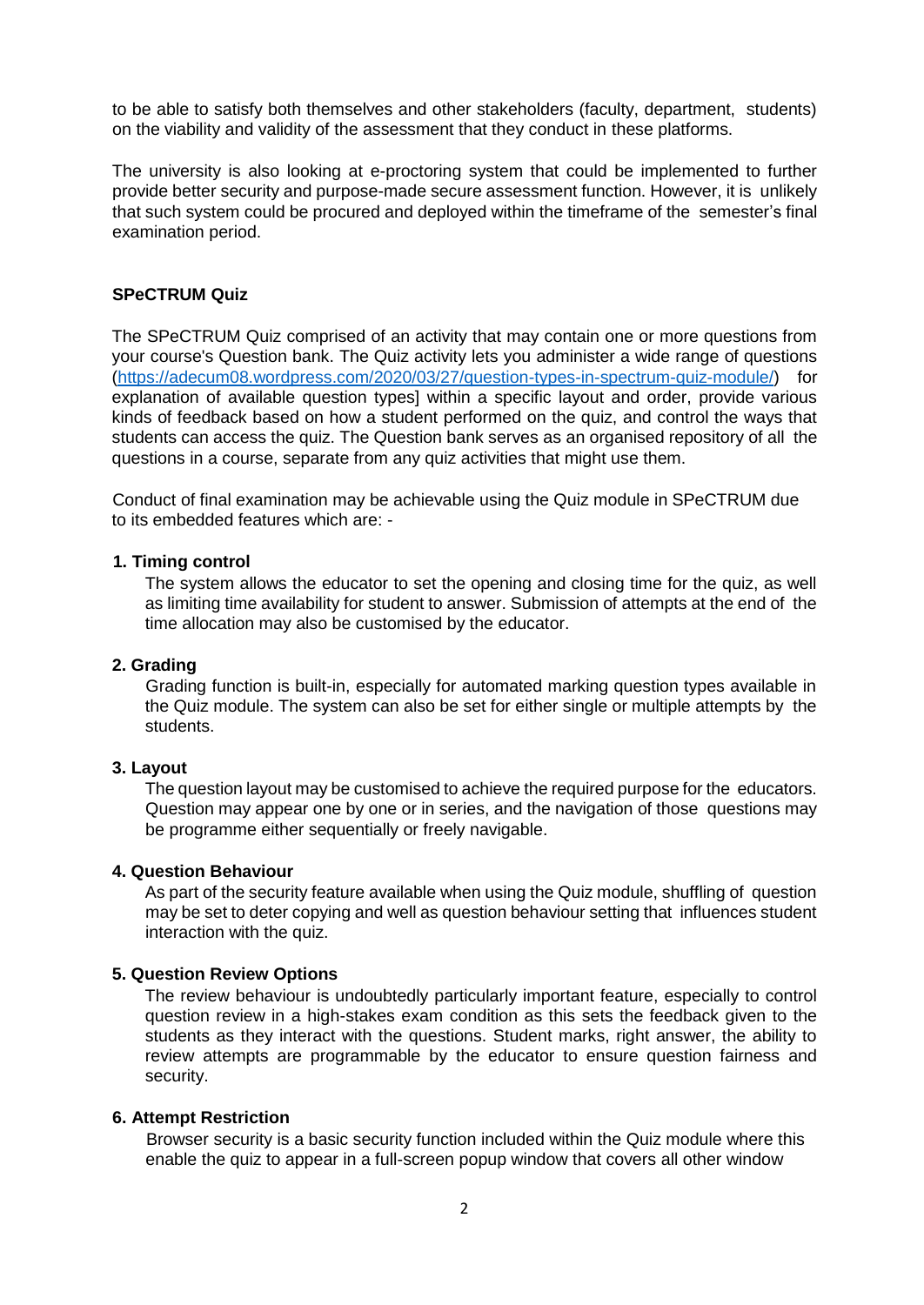and has no navigation controls. Additionally, this feature prevents to a certain extent, students from using the copy paste function.

### **Programming the Quiz module as final exam.**

ADeC has published a blog post comprising video guideline on using Quiz for summative assessment. (https://adecum08.wordpress.com/2020/03/25/using-spectrum-quiz-for summative-assessment/)

However, to replace a sit-in final exam where is it deemed online exam is absolutely necessary, this guideline is written to illustrate key considerations that educators need to consider when setting the Quiz module to replace final exam.

#### **1. Question type**

Except for *Essay question*, all other question types are designed to be automatically marked. This is an advantage for courses with large numbers of students as it helps reduce marking burden of the examiner. However, examiners who uses *Short answer question* should review student answers manually as they may want to still award marks to student answers that may have been misspelled or contains right answers that was not programmed in the possible answers.

## **2. Timing**

Writing or typing answers online to replace sit-in examinations should allow for additional time allocation for uploading answers. Relatively, average human being hand-writes at between 20 – 30 words per minute while typing speed varies across proficiency level at between 10 – 50, or even more.

Time allocation should also be considered for technical difficulties that students may encounter.

Timing of the assessment should also be designed to minimise chances of cheating and/or copying among students.

Examiners who choose to open the assessment time widely and then enable a time limit for students to start and complete answering (refer Figure 1) will have to satisfy themselves that there are no chance for cheating when students choose to delay starting the assessment.

| - Sming                 |   |                                                                                  |   |
|-------------------------|---|----------------------------------------------------------------------------------|---|
| Open the quiz           | o | 12 * 00 * 4 8 Encible<br>$10.0 -$<br>July.<br>$\sim$<br>$2000 +$                 |   |
| Close the quiz          |   | 12.4<br>$\bullet$<br>2020 *<br>$11 - 4$<br>July.<br>$00.4$ $\blacksquare$ Enable |   |
| Time limit              | o | $\dot{2}$<br>hours.<br><b>4 B</b> Enable                                         |   |
| When fime expires       | Ò | Open attempts are submitted automatically                                        | ٠ |
| Submission grace period | o | Ù<br>minutes # DEnable                                                           |   |

**Figure 1: Time limit set-up**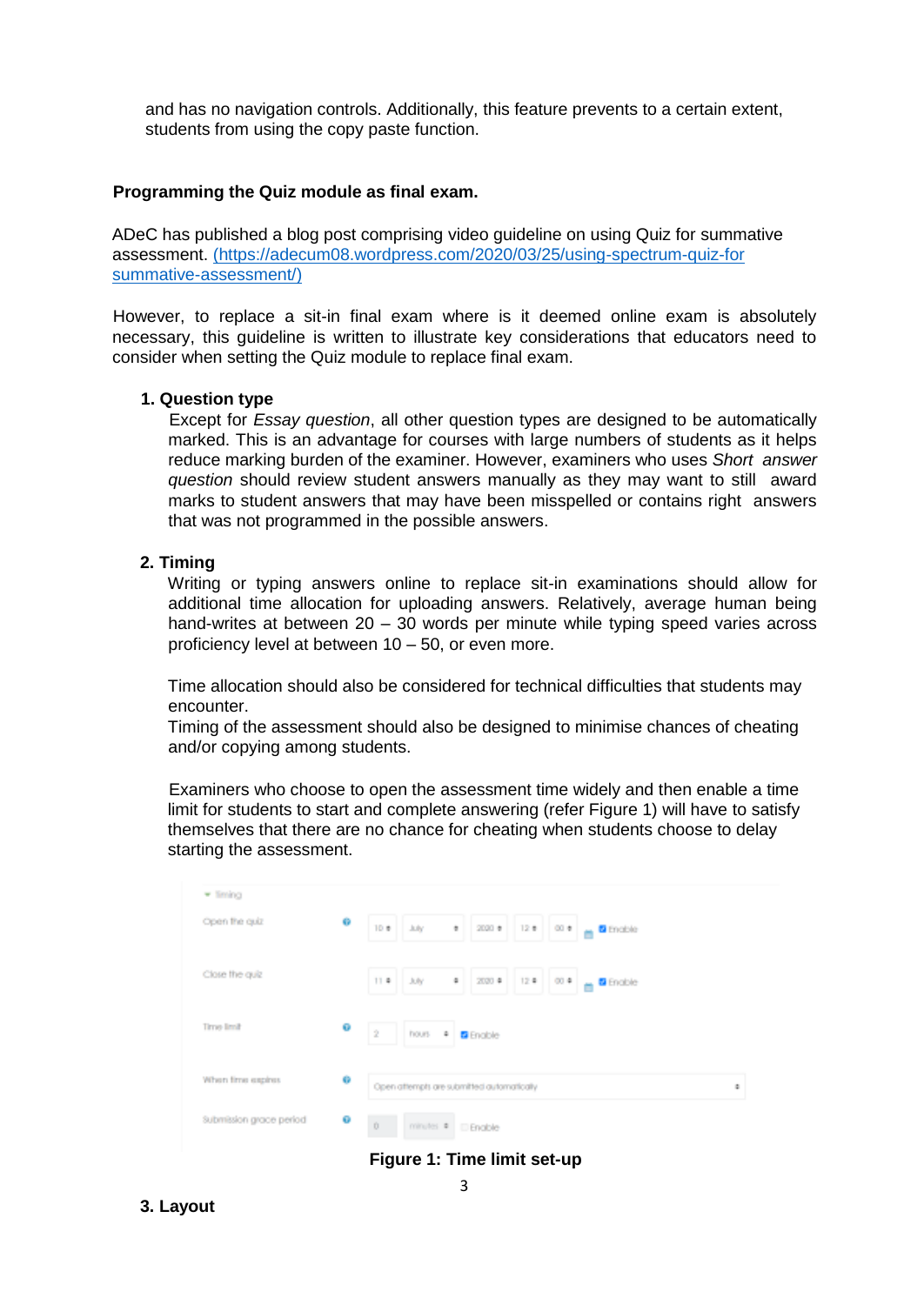Question layout may be optimised to simulate sit-in exam experience. In this regard, examiners may allow for the Free navigation method, i.e. students may jump between question the wished to answer.

### **4. Question review**

The review options for the quiz determine how the question behaves while the students are doing the assessment. Therefore, it is very important to get this right or risk students being shown the correct answer automatically while the assessment is still running. It is suggested that for final assessments, all boxes for '*During the attempt*', '*Immediately after the attempt*' and '*Later, while the quiz is still open*' to be left unchecked (refer Figure 2).

| * Review apflora @                              |                                                 |                                                      |                                                  |
|-------------------------------------------------|-------------------------------------------------|------------------------------------------------------|--------------------------------------------------|
| During the attempt<br><b>Ill The offernpf @</b> | immediately after the attempt<br>O The offermof | Later, while the quiz is still open<br>O The affempt | After the quiz is closed<br><b>8</b> The attempt |
| Whether corect @                                | Whether correct                                 | Whether correct                                      | <b>B</b> Whether comect                          |
| <b>UMorks</b>                                   | <b>CLMorks</b>                                  | <b>D</b> Marks                                       | <b>B</b> Marks                                   |
| Specific feedback @                             | Specific feedback                               | <b>El Specific feedback</b>                          | <b>B</b> Specific feedback                       |
| General feedback <sup>0</sup>                   | General feedback                                | <b>Canard feadback</b>                               | <b>B</b> General feedback                        |
| Right answer @                                  | Right enswer                                    | <b>D</b> Right onswer                                | <b>B</b> Right onswer                            |
| Coveral feedback <b>9</b>                       | O Overall feedback                              | D Overall feedback                                   | <b>B</b> Overall feedback                        |
|                                                 |                                                 |                                                      |                                                  |

**Figure 2: Review option selection** 

Examiners may choose to allow/check the 'The attempt' box if they wished the students to be able to see their answers after they have completed them.

## **5. Attempt restriction**

It is a good idea to enable the Browser security option for the Quiz module to be used in final assessment. However please be advised that in some cases, even the examiner might not be able to preview the assessment if this feature is enabled while setting up the Quiz.

| Require password                                            |      |       | Click to enter feet # de |                                                  |
|-------------------------------------------------------------|------|-------|--------------------------|--------------------------------------------------|
| Require network address                                     | 10   |       |                          |                                                  |
| Enforced delay between list<br>and 2nd afternpts            | 1.69 | ö     | minutes #                | <b>Enable</b>                                    |
| Enforced delay between later 10<br>attempts                 |      | ö     | minutes #                | <b>Engble</b>                                    |
| Browser security                                            | 16   |       |                          | Full screen pop-up with some JavaSatphsecutity # |
| Allow guiz to be affempted.<br>offine using the mobile opp. | 10   | NO. 8 |                          |                                                  |

**Figure 3: Browser security option**

 $\Lambda$ 

Therefore, this feature should be selected only after the examiner is satisfied with the Quiz setup and all questions have been inserted for the assessment.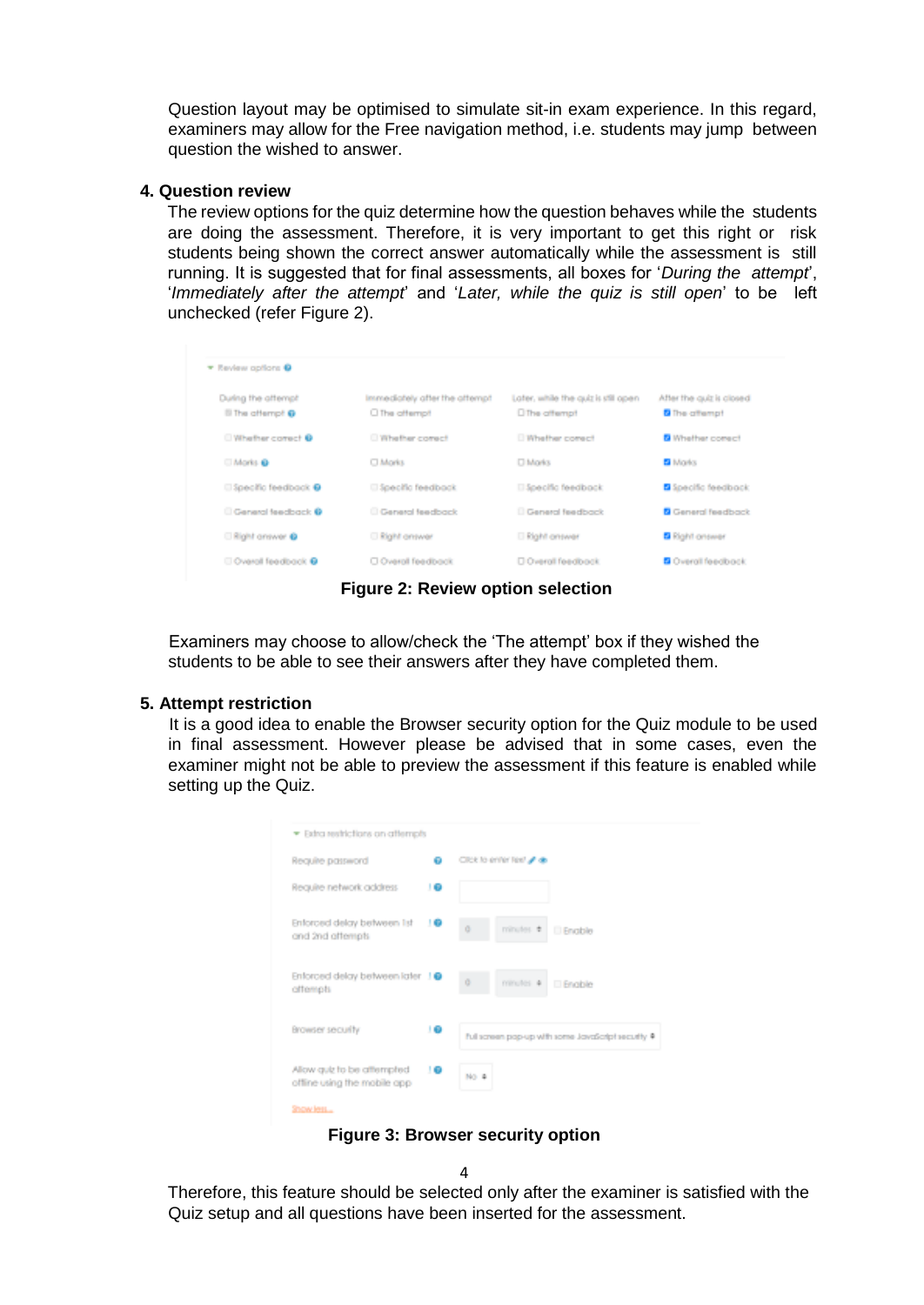## **Important considerations**

Apart from the above-mentioned settings to control the question behaviours, examiners should also consider the recommendations below.

## **Hiding the quiz until time to assess**

To make sure that the Quiz module is not visible to students before they are supposed to see it, select Hide from students in the Availability option while you are setting up the quiz. Refer Figure 4.

| $\blacktriangleright$ Common module settings |   |                                                  |
|----------------------------------------------|---|--------------------------------------------------|
| Availability                                 | ❼ | Hide from students<br>٠                          |
| ID number                                    | ഒ | Show on course page<br><b>Hide from students</b> |

**Figure 4: Availability in the common module settings** 

Be sure to change the settings to have it shown on the course page while students are taking the exam.

Alternatively, examiners could enable access restriction to students until the scheduled start time using the Restrict access function (Figure 5).

| Access restrictions |                                                                                                     |
|---------------------|-----------------------------------------------------------------------------------------------------|
|                     | match the following<br>Student<br>must $\bullet$                                                    |
|                     | ®<br>$\bullet$ 2020 $\bullet$ 08 $\bullet$ 00 $\bullet$<br>Date<br>from $\bullet$ 10 $\bullet$ July |
|                     |                                                                                                     |

**Figure 5: Restrict Access** 

# **Scheduling**

To ensure SPeCTRUM running smoothly during the exam period, faculties are required to plan the scheduling for the final assessment and all courses using the SPeCTRUM Quiz module during the final exam period must complete the set-up (creating the Quiz and set the final Quiz time) inside SPeCTRUM.

# **Testing the set-up**

It is highly advisable for the educators and examiners to test any features they wish to set and customise for the final assessment in a mock Quiz, before deploying the real Quiz to the student as a high-stakes online exam. This will ensure the Quiz module behaves and responds exactly as how the examiners designed the assessment and to allow adjustment to be made before the actual online exam.

5